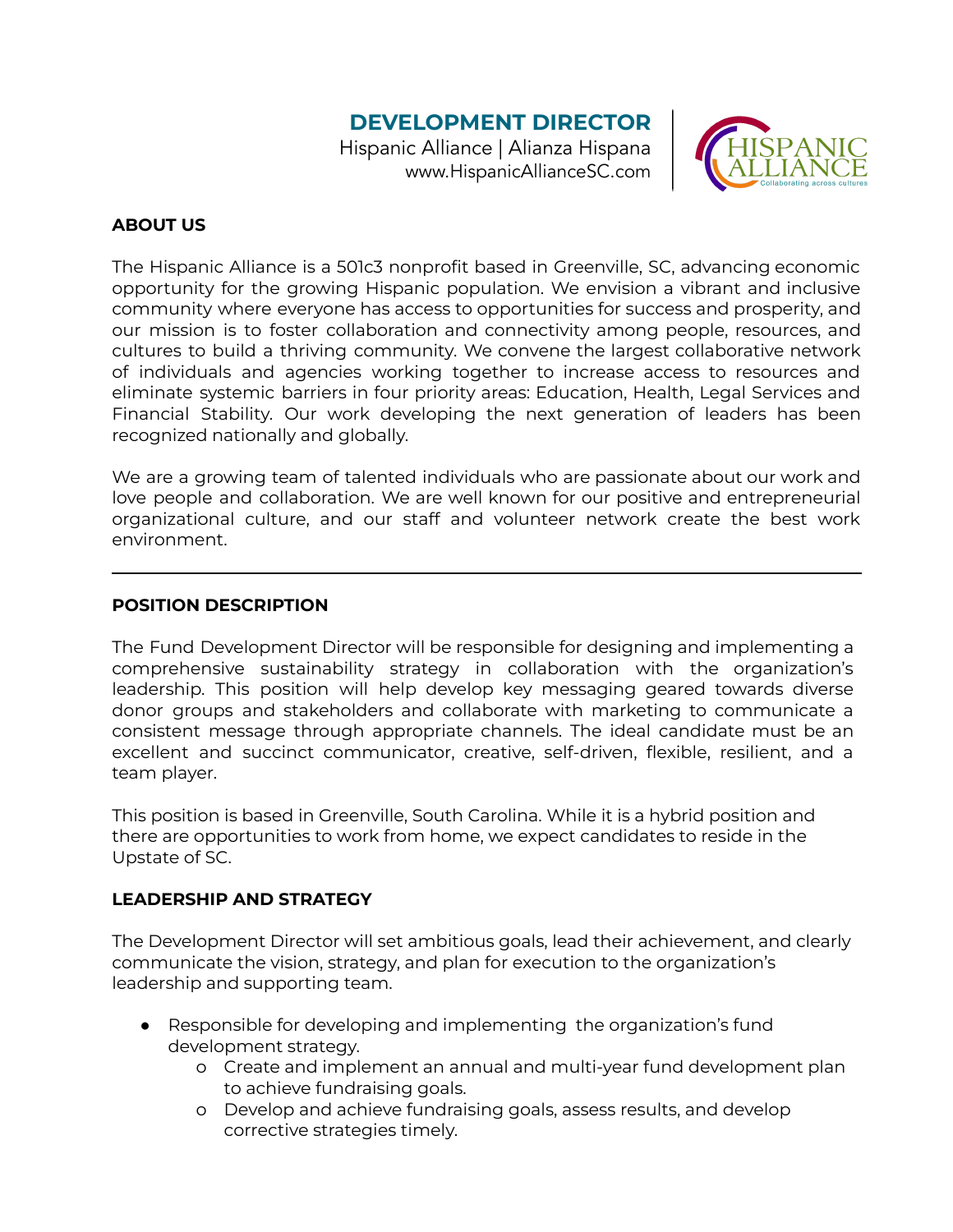- o Lead and oversee execution of all development efforts including grants, corporate sponsorships, individual donors, and major gifts strategy.
- Effectively engage the board in identification, development and cultivation of donors.
- Manage supporting staff and their professional growth.

### **INDIVIDUAL AND MAJOR DONORS**

- Grow and retain the organization's individual donor base.
- Meet prospective donors and supporters on a regular basis to establish strong relationships.
- Design, implement, and manage a major gifts program including identification, cultivation and solicitation of major donors.
- Have a positive, "donor focused" attitude and build lasting relationships with key constituents.

### **CORPORATE PARTNERSHIPS**

- Identify new corporate investors and cultivate multi-year partnerships to achieve shared goals.
- Create sponsorship and partnership proposals for corporate partners and ensure accuracy of current programs, initiatives, and offerings.
- Create and deliver presentations and reports for corporate partners and funders.

# **OPERATIONS AND ADMINISTRATION**

- Ensure effective communication with donors and manage all donor cultivation activities including acknowledgment letters and appreciation events.
	- o Collaborate with the marketing team to create all organizational materials for annual campaigns, major donors, including solicitation letters, brochures, quarterly newsletters, etc.
- Manage database of individual donors, key volunteers, corporate partners, and investors.
	- o Ensure that donors' records are up-to-date and accurate in CRM.
	- o Segment donor and prospect groups and ensure appropriate communication.
- Work closely with program staff to ensure that programmatic commitments are met to comply with donor intent.
- Provide regular reports/updates to the Executive Director and Board.

#### **KEY RELATIONSHIPS**

#### **External**

● Develop and cultivate positive relationships with investors, individual donors, community partners, and stakeholders.

#### **Internal**